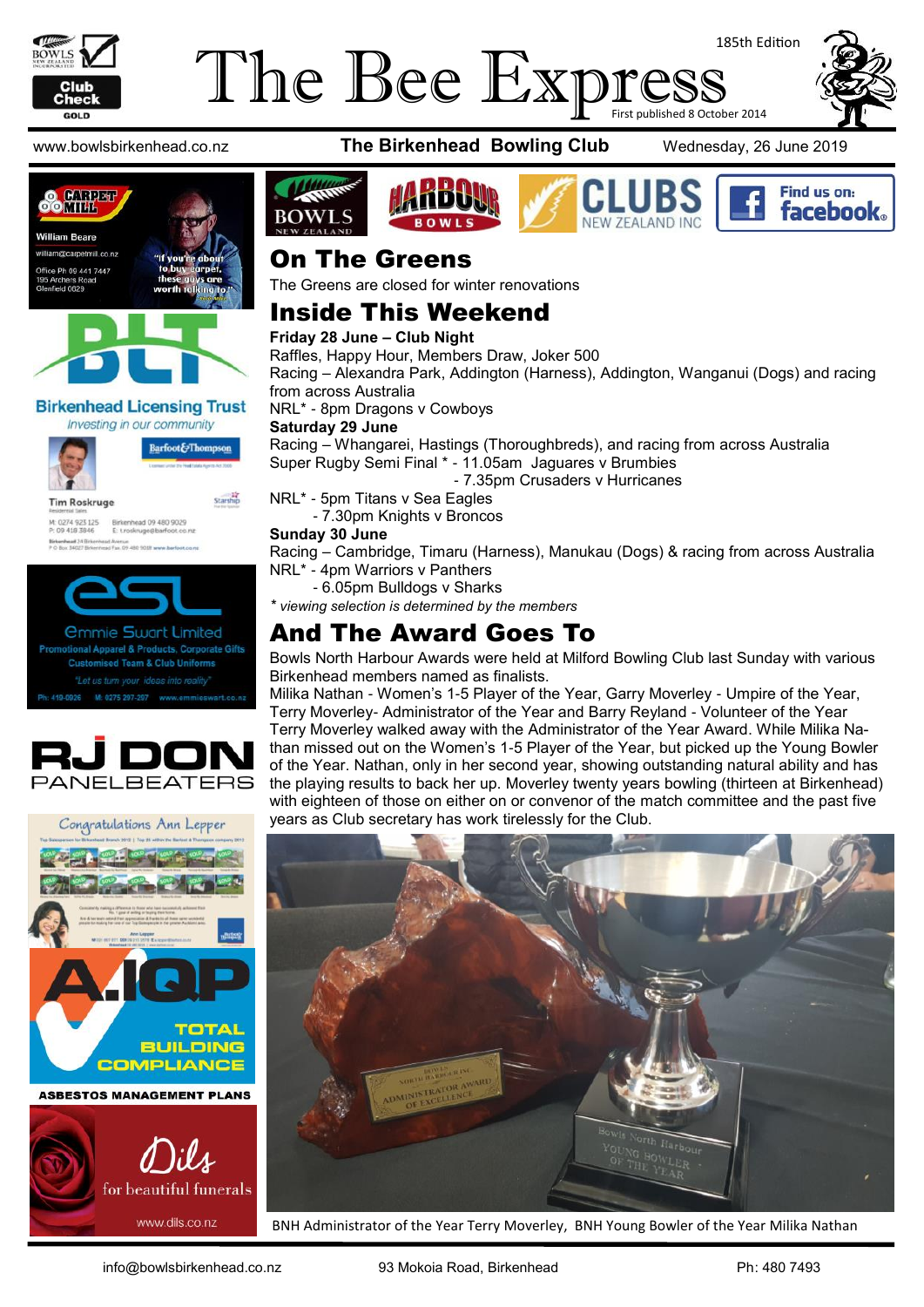





BIRKENHEAD Recreation Drive PH: 418 2424 Proudly Supporting Bowls Birkenhead

www.birkenheadrsa.com

## **Members Draw & Joker 500 Draw Wednesdays & Fridays**

### Who Is Elaine?

Who is this person, our new treasurer? She is known to some but largely unknown to the general membership. Elaine is the mother of past President Greg Utting, mother in law of Jo Utting, she is a social member of the Birkenhead Bowling Club and a great supporter of the Club's social events. But there is much more to Elaine than just her connection to a past president and being a retired accountant.

*Reproduced from Stuff 4 June 2018*

She's delivered meals, cheered netballers on to success, tallied up accounts, taught business classes - all in her free time - and that's just the beginning of the list. Wherever there's community, she's part of it.

Elaine Utting is one of 192 Kiwis who has been recognised this Queen's Birthday (2018) as having made outstanding contributions to their respective fields. To receive a Queen's Service Medal for her work with North Harbour Netball and in the community, however, is not an honour she expected. Instead, the Justice of the Peace (JP) said she's just done "what she's always done". It's also something she puts down to being part of a generation that began life against the backdrop of a world at war.

Growing up in small farming communities in the North Island's King Country and coming from a family of eight, looking out for others was an essential part of life. "I learnt very

young that if you want to survive in a small community, you just have to be very community-minded." When she was 15, the family moved to Auckland's North Shore, where Utting has remained ever since.

The mother of two gradually became involved in numerous community groups, including Red Cross' Meals on Wheels, Hospice North Shore, and serving at Netball North Harbour for what would be 63 years, variously as a coach, umpire, treasurer and president. During the 1970s, she was responsible for organising North Shore Primary School Netball competitions.

Even now, Utting turns up at the courts at around midday every Saturday, no matter the weather, to cheer her old club, Shore Rovers, on.

Helping out in the community has always been, and still is, very much a family affair. When her youngest son was two, Utting would

take him on her meal delivery rounds. As they



Elaine Utting QSM (right) with Governor-General Dame Patsy Reddy.

grew up, it became a school holiday activity - now one she shares with her great grandchildren. After her husband of 50 years, John, passed away, Utting moved to Greenhithe, and where she has also become a mainstay. The former accountant is treasurer for the Greenhithe Residents' Association and also coordinates Neighbourhood Support in her street. Sometimes, there's up to five people a day who pop by requesting her services as a JP. It's a role that continues to bring her into contact with a lot of "lovely people," she said. "There's no quiet day, and that's the way I like it."

Above all however, it was John's support of her community work that made all the difference. "It was because of his attitude that I was able to continue and do these things."

### Records Update

Have you changed phone numbers, address, email?. Do you now have a cell phone or an email address?. It's that time of the year when the hand book is assembled. Any change of details either email secretary@bowlsbirkenhead.co.nz or fill in the fluro yellow form at the club and hand it into the secretary or across the bar.



# **\$10,000 prize pool Monday 17 - 21 February 2020**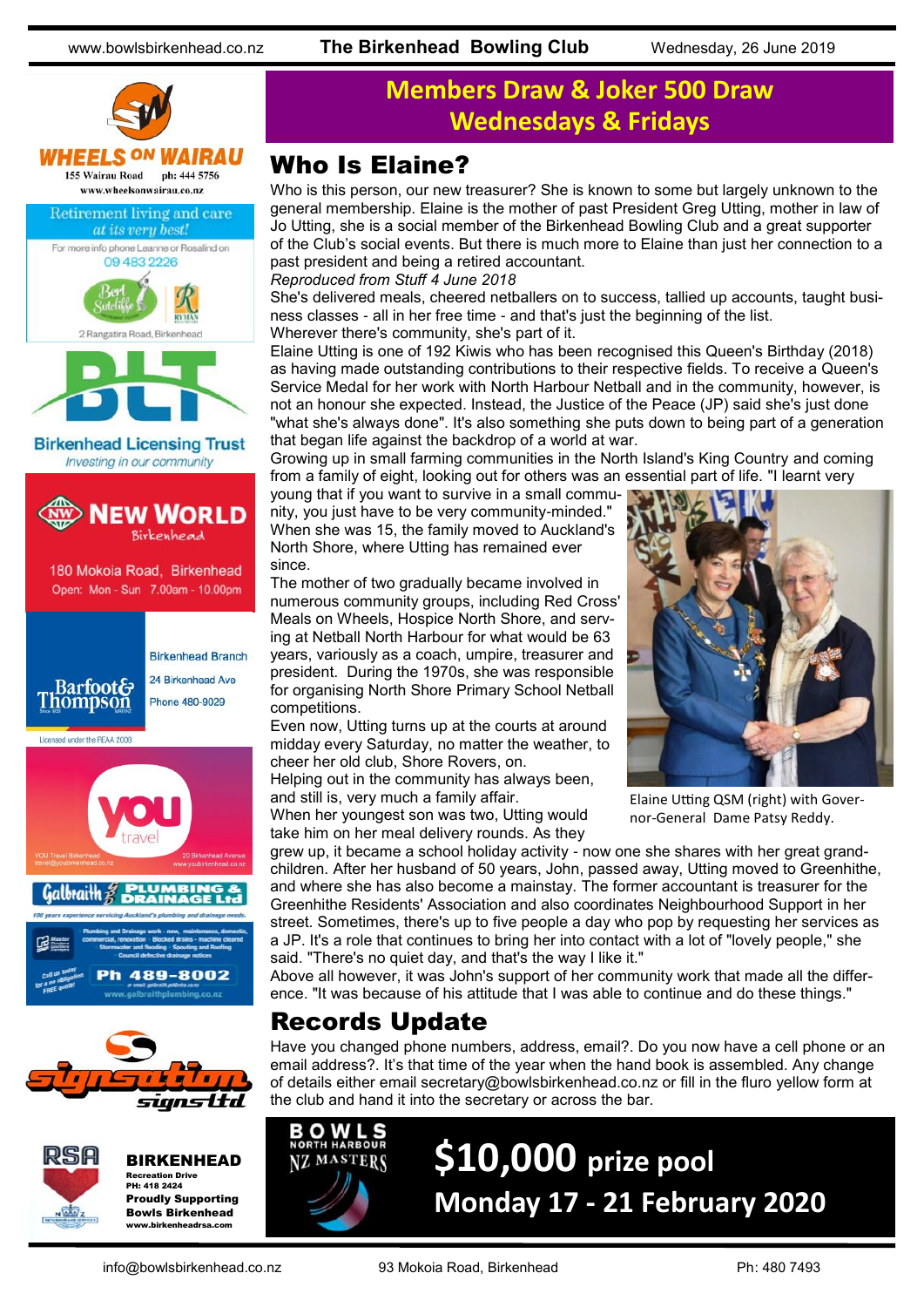www.bowlsbirkenhead.co.nz **The Birkenhead Bowling Club** Wednesday, 26 June 2019











## **Housie! - Thursday 18 July Caller: Kevin "Scratchy" George Cash Prizes First Game 7pm Bingo cards only \$1 per card** Further info ph: 0275 297297, Entry restricted to 18 years and over

Housie! Bingo! every third Thursday in the month

## Open Everyday During Winter

The greens maybe closed but the club is still open, don't forget to support your club during the winter. TAB<sup>#</sup> facilities with two screens of racing action, Gaming Room with "Jackpot", Sky Sport\*, pool table, darts, indoor bowls all available during opening hours. With a northerly sunny aspect the upstairs lounge and viewing deck are pleasant spots to while away a winter afternoon socialising. Check notice boards, Club website and Club facebook for "just announced" events at the Club.

**Mondays & Tuesdays** – Pop in for a chat, catch up on the weekend's happenings. Watch "The Chase", try your luck in the Gaming Room<sup>#</sup>

**Wednesdays** – 4.30pm – 5.30pm Happy Hour 5pm – 6pm Members Draw

6.15pm Joker 500 draw (numbers on sale from 4.30pm) **Thursdays** - Sky Survivor picks/selections close 6.30pm

Check notice boards and facebook for Thursday events

Quiz Night – second Thursday in the month Housie, Bingo – third Thursday in the month

### **Fridays - Club Night**

4.30ish Raffles with Merv "the Swerve"

- 5pm 6pm Happy hour
- 5pm 7pm Members Draw

6.15pm Joker 500 draw (numbers on sale from 4.30pm), \$500 available every draw. Horse racing: TAB<sup>#</sup> facilities and two screens of racing action Live sport\* on the main screen (NRL, Rugby etc)

### **Saturdays – 11am opening**

All day Saturday pool - shoot some pockets and see how long you can hold the table for. Horse racing: TAB<sup>#</sup> facilities and two screens of racing action Live sport\* on the main screen (NRL, Rugby etc)

### **Sundays – 11am opening**

Horse racing TAB<sup>#</sup> facilities with two screens of racing action Live sport\* on the main screen (NRL, Rugby etc)

*\* Viewing selection is determined by the members.* 

*# The Birkenhead Bowling Club is committed to promoting responsible gambling.*

## February The "Summer of Bowls"

It is a full month of "Summer of Bowls" in the North Harbour Centre in February 2020. It all starts off with the Milford 5000 (1 & 2 February) followed by Bir-

kenhead's very own double, "Bert Sutcliffe Retirement Village" Birkenhead Men's Pairs (8 & 9 February) and "The Good Home Birkenhead" Women's Pairs (15 & 16 February). It concludes with the playing of the inaugural Bowls North Harbour NZ Masters (17 – 21 February). All played in the month of February and offering a total prize pool across the four events in excess of \$27,000 and covering players from 1-8 years to Masters.



**Sky Survivor returns this Thursday for NRL Round 15 Name on the sheet under the TAB screens**

**\$20 to John Hindmarch and picks in by 6.30pm Thursday 27 June It couldn't be easier, just pick one winning team each round\***

*\* Terms & conditions apply*

info@bowlsbirkenhead.co.nz 93 Mokoia Road, Birkenhead Ph: 480 7493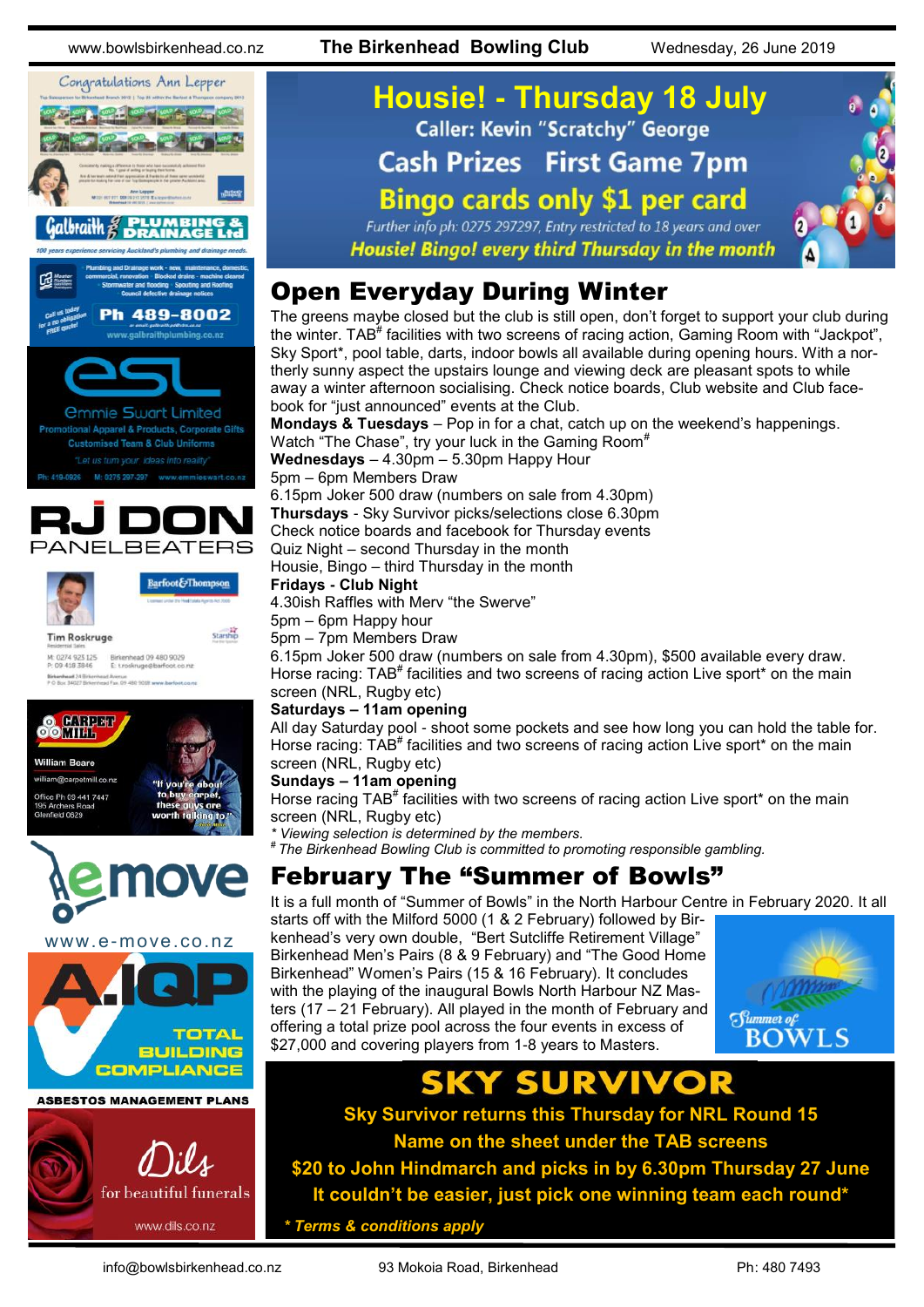

### It's All Go in Cornwall

*Reproduced from CornwallLive*

Bowls players in Cornwall are being threatened with disciplinary action after some competitors saw red on the green.

Game officials have been subjected to "totally unacceptable" verbal abuse in recent weeks, leading to a warning to all players across the county.

The abuse of officials has become so bad that organisers of national qualifying tournaments have sent a letter to all clubs warning that players who breach Bowls England and Bowls Cornwall regulations will be thrown out of tournaments.

Committee members at Bowls Cornwall Group One, which covers clubs in the west of the county, have threatened to refuse to officiate at competitions or run leagues unless players learn to control their tempers.

The clubs that would be affected if these officials were to carry out their threat are Penzance, Penlee, Helston, Porthleven, St Ives, Porthmeor, Holmans, Bickford Smith and Camborne.

It's understood that a small number of bowlers are under investigation and face possible bans from playing after recent incidents involving umpires and organisers.

At the end of last month, players taking part in national singles qualifying competitions were read an official warning letter before play started. Each competitor was also issued with a copy of the players' code of conduct.

The letter, jointly written by the governing bodies in Cornwall, stated: "The last two weekends have seen officials tasked with running the local rounds of national events being subjected to several instances of verbal abuse from a small number of players. "This is not the first time that such things have occurred, with similar instances, to some degree or another, experienced over the past few years.

"This kind of behaviour is a breach of Bowls England and Bowls Cornwall regula-



The sedate environment on Cornwall's bowling greens shattered

tions and is totally unacceptable. The events of the past two weekends have been reported to the Bowls Cornwall administrator with a view to formal complaints being made against the players concerned. Such complaints might well lead to disciplinary action being taken.

"While officials are, to some extent, reluctant to go down this road, it must be borne in mind that this is not the first time such a situation has arisen and we must make it 100% clear that any further occurrences will result in formal action being taken.

"The officials give their time willingly to operate the league and competitions programme and will not continue to do so in the event of any further situations as detailed above. "The likely outcome of this would be that there would be no leagues or competitions other than anything organised within clubs, and the many would therefore suffer because of the few."

## Sky Survivor NRL

Sky Survivor kicks off again this Thursday, Round 15, and there is still time to get in on the action. There will be no picks required for Round 16 due all the byes, so Round 17 we are back picking.

## Everyone Fill Your Trailers

We have been given the all clear from Biosecurity for our huge pile of free fill to be removed. Due to the fruit fly restrictions the removal outside of the area was restricted, this has since been check and clarified that now it maybe removed outside of the restricted area.

It is from off the top green and can be uploaded from Club's carpark, help yourself. Back up and fill up, before the kids throw it all over the carpark.

### BIRKENHEAD

Recreation Drive PH: 418 2424 Proudly Supporting Bowls Birkenhead www.birkenheadrsa.com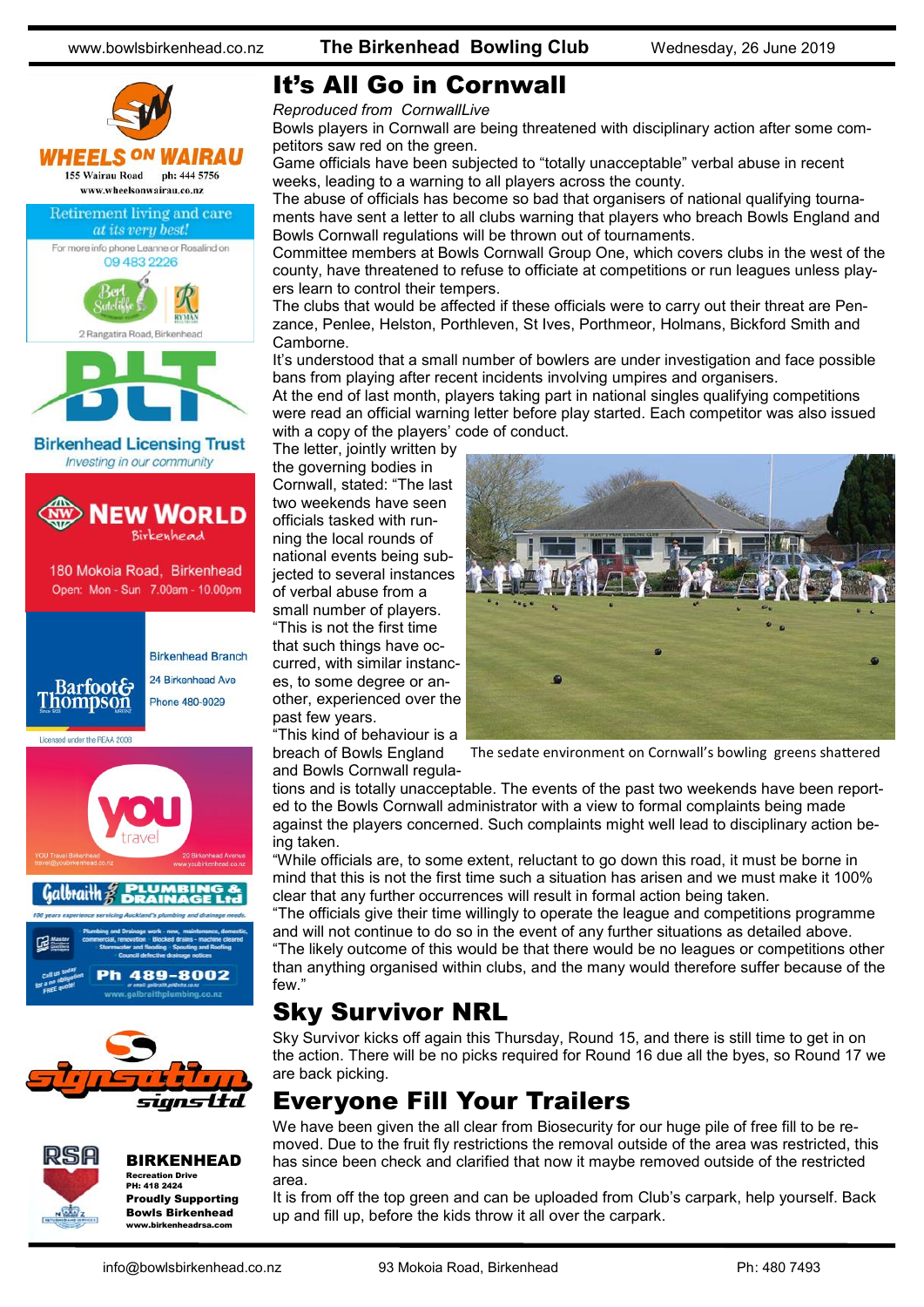www.bowlsbirkenhead.co.nz **The Birkenhead Bowling Club** Wednesday, 26 June 2019



### raith









M: 0274 923 125 Birkenhead 09 480 9029<br>P: 09 418 3846 E: troskruge@barfoot.co.nz Birkenhead 24 Britannia<br>P.O.Rox 34027 Britannia ad Avenue<br>- I fax i'rs asn sorrs www.have





www.e-move.co.nz



**ASBESTOS MANAGEMENT PLANS** 



### **BIRKENEHAD BOWLING CLUB**

# **\$25 SOCIAL MEMBERSHIP**

**Reciprocal visiting privileges to over 500 NZ Clubs** 

### 1 July Plastic Bags Gone

The [Waste Minimisation \(Plastic Shopping Bags\) Regulations 2018,](http://www.legislation.govt.nz/regulation/public/2018/0270/6.0/whole.html) announced last December, ban single-use plastic shopping bags under 70 microns in thickness from 1 July 2019. That is Monday next week!.

The regulations apply to all businesses in New Zealand, both profit and not-for-profit organisations. Unfortunately we will not be able to use the current stock of plastic carry bags at the Club after next Monday. The Waste Minimisation Act allows for fines of up to \$100,000 to be issued when parties deliberately breach regulations under the Act.

## Club for Hire

The club is for hire by members as well as outside individuals and organisations not only during the summer but also over winter. Both lounge areas are north facing and offer a warm venue during the day.

The facilities are available for hire for corporate functions, birthdays, wedding anniversaries and family reunions to name a few. We can assist you to run your own outdoor or indoor Bowls Tournament.

There are two bar areas. The main bar and large lounge located upstairs can comfortably seat 120 people buffet style or 220 for a cocktail function. The downstairs bar area is ideal for smaller functions and is right beside the bowling area, it can comfortably seat 45 people buffet style or 60 for a cocktail function.

Relax on the deck off the main bar upstairs which overlooks the main green. Full catering options are available. A commercial grade kitchen and cooking facilities are also available. All functions, including catering options, are to be booked with the club's Function Coordinator Emmie (0275 297 297)

## Three Gold

Last Saturday New Zealand stole the show from Australia claiming three gold and one silver as opposed to Australia's one gold at the Asia Pacific Tournament currently being play on the Gold Coast. **Finals:**

Women's singles: Jo Edwards (New Zealand) bt Carmen Anderson (Norfolk Island) 21-6.

Men's pairs: Shannon McIlroy, Gary Lawson (New Zealand) bt Ray Pearse, Nathan Rice (Australia) 19-18.

Men's triples: Barrie Lester, Aaron Teys, Aron Sherriff (Australia) bt Mike Kernaghan, Jamie Hill, Ali Forsyth (New Zealand) 19-12. Women's fours: Wendy Jensen, Kirsten Edwards, Katelyn Inch, Val Smith (New Zealand) bt Auni Kamis, Nurul Jamil, Azlina Arshad, Nur Fidrah



Jo Edwards, Gold Women's Singles



Gary Lawson (s) & Shannon McIlroy, Gold Men's Pairs





Katelyn Inch, Val Smith (s), Kirsten Edwards, Wendy Jensen Gold Women's Fours

## **TAB at Birkenhead Bowling Club.**

The Birkenhead Bowling Club is committed to promoting responsible gambling.